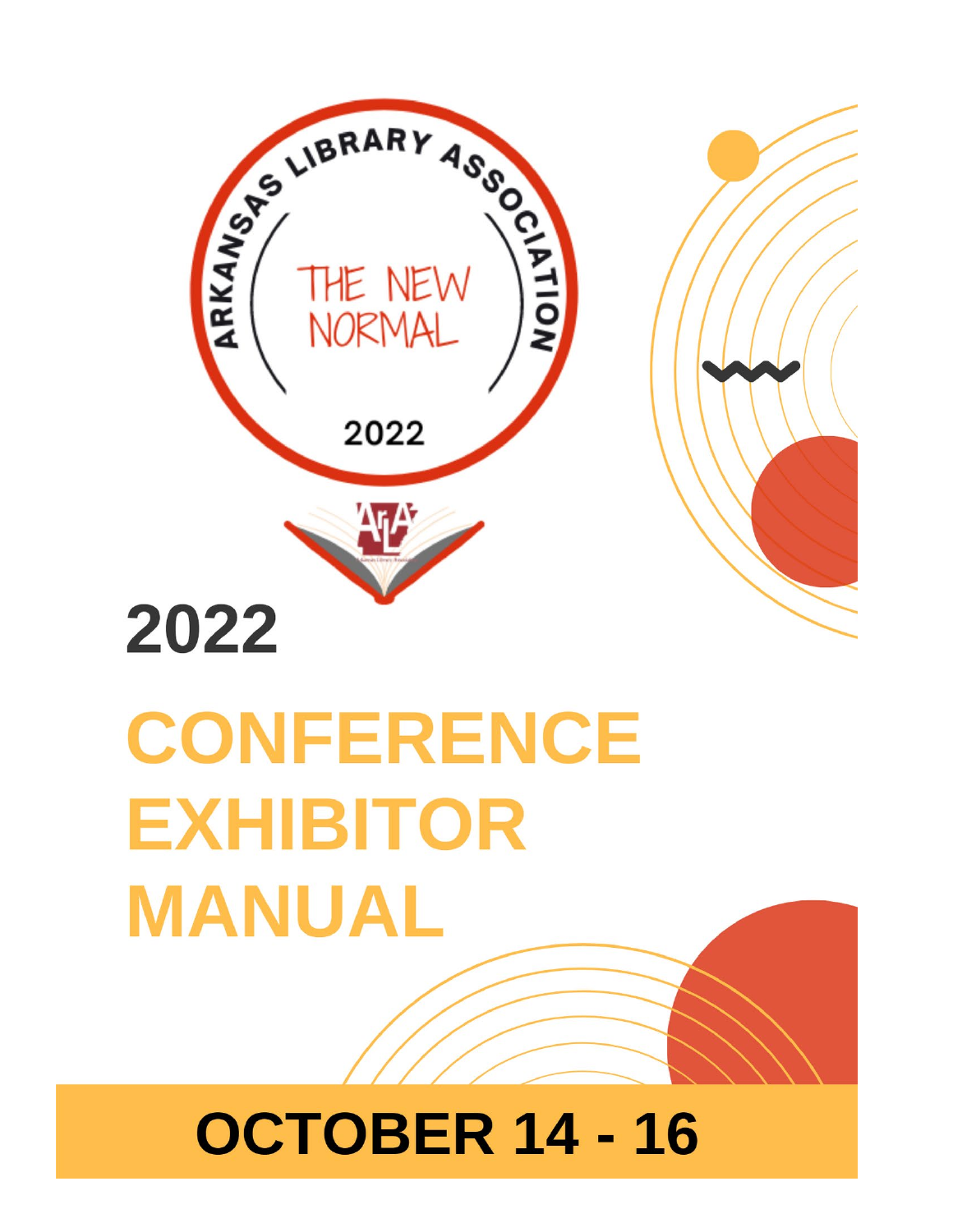You are invited to register to attend this year's Arkansas Library Association Annual Conference in Fort Smith, Arkansas. We are so thrilled to offer you a great opportunity to reach out to so many decision makers from libraries across the state. Considering this will be our first in-person conference since the pandemic, we are expecting wide participation and a record-breaking registration!

We greatly appreciate the support that you show the Arkansas Library Association and our library communities through your participation in our conference. We hope to see you in Fort Smith, Arkansas!

## **Vendor Highlights**

## **Friday, October 14th**

Load in and Setup: 8am – Noon

## **Exhibitor Reception: October 14th 4:30pm – 6:00pm Drinks and light hors d'oeuvres in vendor exhibit hall (SPONSORSHIP OPEN)**

- Exhibitor display space for **60**, 10' x 10' booths. Each booth will have a 6-foot table, two chairs, electricity.
- Door Prize giveaways to provide exposure to exhibitor participants.
- Exhibitor Sponsorships Available.
- All food breaks and reception will be held in the exhibit gallery.
- Free Wi-Fi in Conference Center, we also recommend bringing a hotspot for extra coverage.
- Deadline for vendor registration is September  $30<sup>th</sup>$ , 2022.

#### **All Hands-on Deck! Don't Delay!!**

Exhibit space is limited to **60**, 10' x 10' booths.

#### **Conference and Exhibit location**

Fort Smith Conference Center 55 S. 7th Street, Fort Smith, AR 72901 (479) 788-8932

#### **For more information, please contact:**

Tammie Evans, Adult Services Supervisor William F. Laman Public Library (501) 758-1720 tammie.evans@lamanlibrary.org

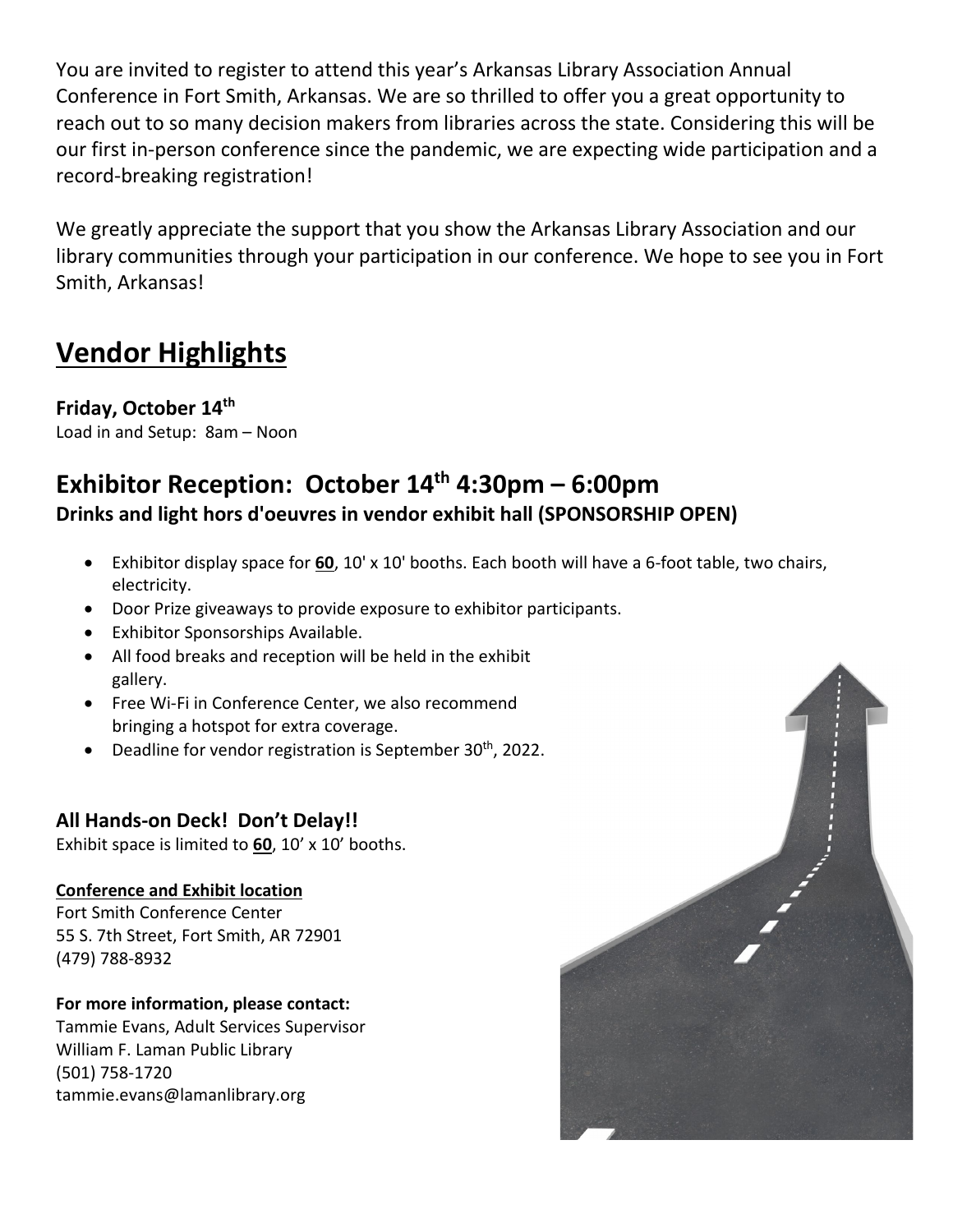## **Vendor Registration Fees**

*Deadline for vendor registration is September 30th, 2022* 

Vendor Fee: \$450



## **Sponsorships**

Sponsorships are in addition to the already paid registration

fees. They provide expanded visibility of your logo and name to conference attendees. Sponsorships should be reserved as soon as possible to guarantee availability.

- \$2,500 Vendor Reception Sponsor: One paid drink ticket to cash bar for each attendee, and light hors d'oeuvres to be hosted in Vendor Hall, and special vendor listing in the conference brochure. Name and logo on AV Screen Savers. Your organization will receive sign recognition on each food station. 1 Sponsorship available.
- \$1,500 Breakfast Sponsorship: Light buffet Breakfast and drinks served in Vendor Hall. The sponsor will receive a vendor listing in the conference brochure. Name and logo on AV Screen Savers. Your organization will receive sign recognition on each food station. 2 Sponsorship available.
- \$350 Refreshment Station Sponsorship: Various breakout sessions are held throughout the conference. Organizations have the opportunity to sponsor water/coffee/snacks for the members and presenters in the Vendor Hall. Your organization will receive sign recognition on each refreshment station throughout the conference. 2 sponsorships available.
- \$200 If you would like to have one of your organization's brochures or business cards already prefilled into the attendee swag bags, provide us with 300 of your items at this sponsorship level. Items must be received by the registration deadline of September 30th.

## **Additional Options**



Looking for a Swag Bag Sponsor (300) *(one available)* Sponsor will provide registration swag bags with their logo to be passed out to participants.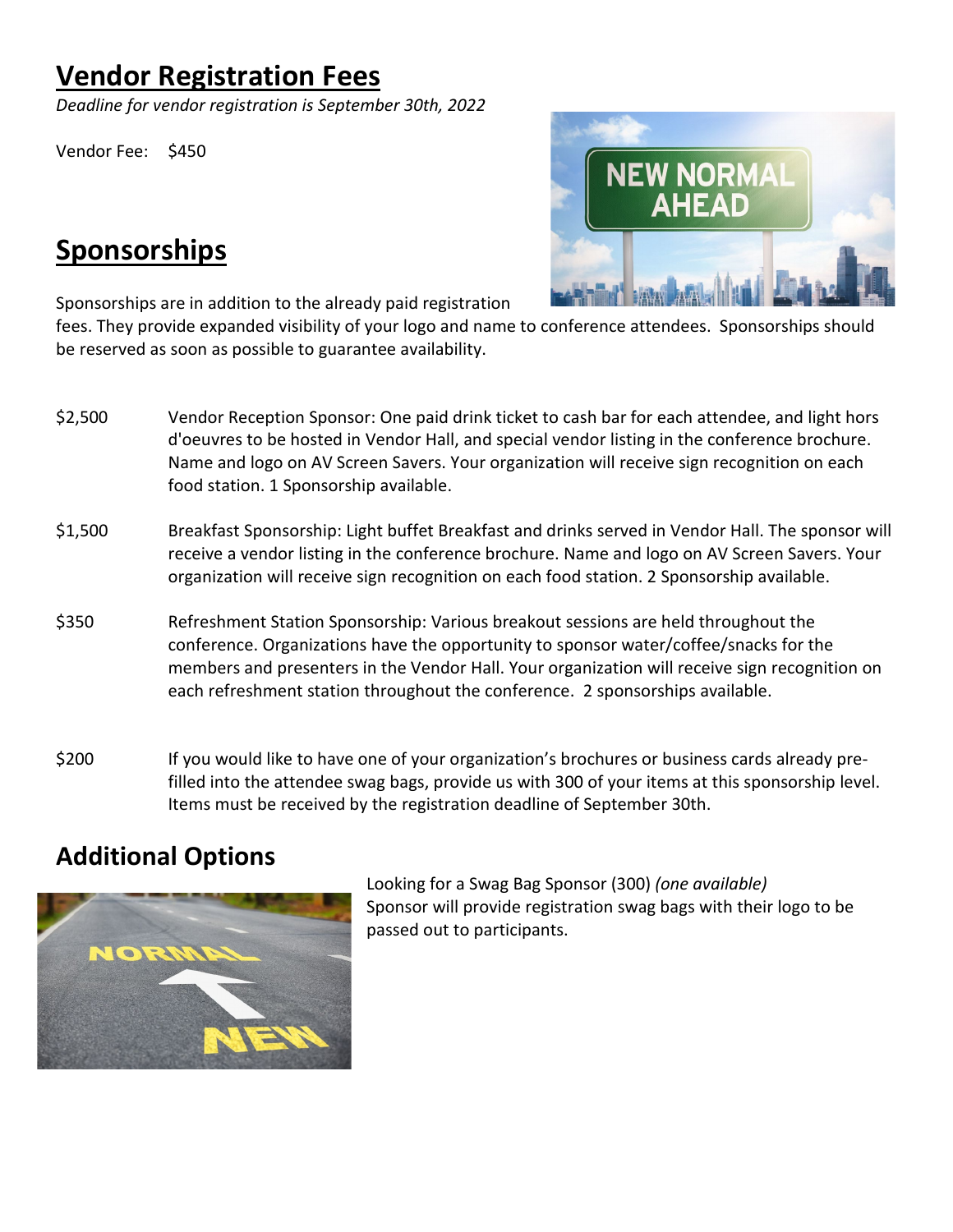## **Hotel Reservations**

Reservations may be made by calling the Wyndham Hotel at 1-479-783-1000.

Rooms for the conference have been blocked at the Wyndham Fort Smith City Center. When making reservations, ask for the ArLA Conference rate to receive discounted rates.

#### **Conference Hotel**

Wyndham Fort Smith City Center 700 Rogers Ave, Fort Smith, AR 72901 (479) 783-1000

#### **Overflow Hotel**

Courtyard by Marriott Fort Smith Downtown 900 Rogers Ave, Fort Smith, AR 72901 (479) 783-2100

## **Key Contacts**

**Conference Chair** Carol Coffey, Patron Experience and Library Analytics Coordinator Central Arkansas Library System Main Branch: 100 Rock Street, Little Rock, AR 72201 Office: (501) 918-3008 [ccoffey@cals.org](mailto:ccoffey@cals.org)

**Exhibitor Chair** Tammie Evans, Adult Services Supervisor William F. Laman Public Library 2801 Orange Street, North Little Rock, AR 72114 (479) 758-1720 [Tammie.evans@lamanlibrary.org](mailto:Tammie.evans@lamanlibrary.org)

**Conference Registrar** Kathleen Ashmore [info@arla.org](mailto:info@arla.org)

**Hotel Event Coordinator** Amanda Sanders, Director of Sales Work: (479) 788-8932 [Amanda.sanders@fortsmithar.gov](mailto:Amanda.sanders@fortsmithar.gov)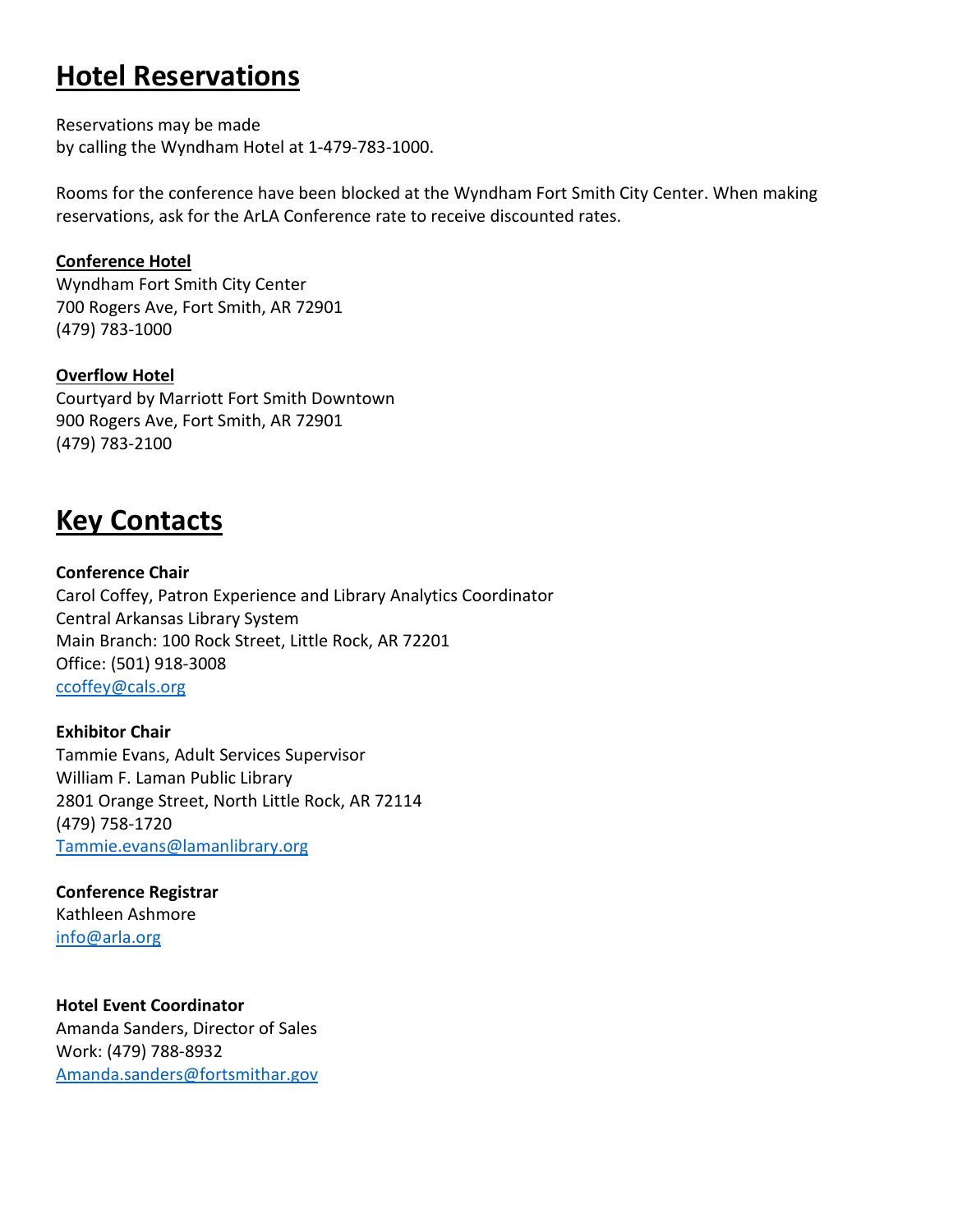# Exhibitor Schedule

**Exhibitor Set-Up**  Friday, October 14, 2022 8:00am – 12:00 pm

**Exhibitor Reception**  Friday, October 14th, 4:30pm- 6:00pm

Tear down will occur at 2:00pm on Saturday afternoon.

#### **Exhibitor & Sponsorship Space Assignments**

Booth spaces will be in **Exhibit Hall B**. There is a loading dock on the west side of the Convention Center for convenient load in and out.

Booths will be assigned on a first come first serve basis. Remaining booths will be assigned on a first-come basis. ArLA will make every effort to offer exhibitors and sponsors their choice of exhibit space.

#### **Electricity & Internet Access**

Electricity and internet access is provided to all conference exhibitors at no additional charge.

#### **Liability**

Arkansas Library Association and the Conference Center assume no responsibility, either individually or collectively, for damage or loss of any kind. Every precaution will be taken to safeguard the exhibitors' property.

#### **Shipping & Booth Equipment**:

Shipping and storage arrangements should be made through the conference Center. The exhibitor is encouraged to make such arrangements beforehand. If you need equipment other than what is included in your booth rental, please contact the conference center. To ship your equipment please contact

Each booth will be set with 8' high back drape and 3' high side divider drape. Each booth will be furnished with a 6' skirted table and two chairs. A company sign will be provided. **Pipe and Drape provided by RSVP Event Rentals, Phone Number.**

#### **Conference Conditions, Cancellations & Payment Terms**

Written requests for refunds by exhibitors must be received 30 days prior to the start of the conference. No refunds will be made following that date. All requests for refunds are subject to a 10% administrative cancellation fee. After September 14th, no refunds will be given.

Exhibitors should plan and arrange exhibits so as not to obstruct the view of neighboring booths.

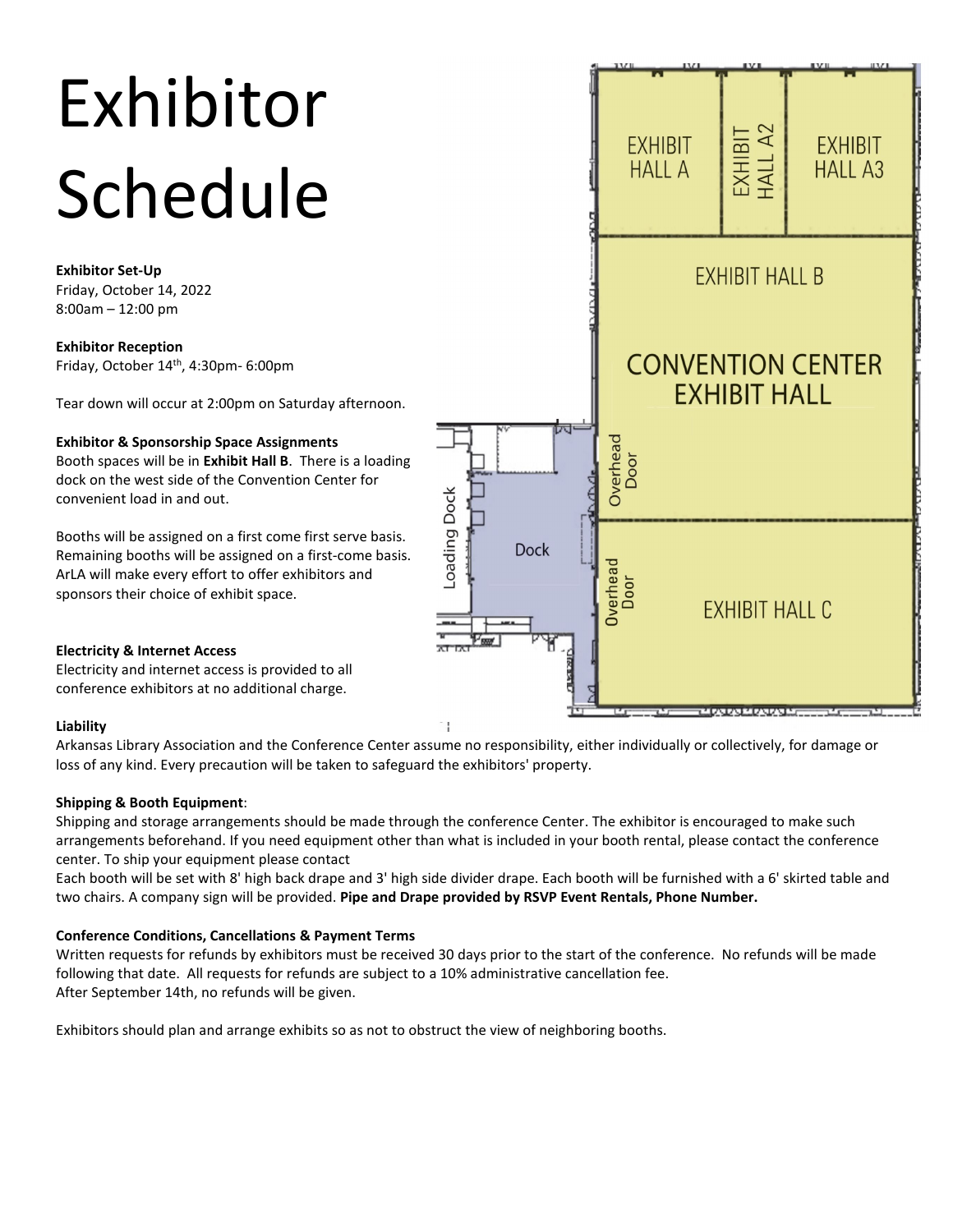| <b>Arkansas Library Association 2022 Annual Conference</b> |
|------------------------------------------------------------|
| October 14-16, 2022                                        |
| <b>Exhibitor Registration</b>                              |
| Please complete All information Below                      |

| Company:                                |                                                                                                        |  |
|-----------------------------------------|--------------------------------------------------------------------------------------------------------|--|
| Address:                                |                                                                                                        |  |
| Telephone: ____________________________ |                                                                                                        |  |
| Representative(s) name:                 |                                                                                                        |  |
|                                         |                                                                                                        |  |
| Email:                                  |                                                                                                        |  |
| Telephone:                              |                                                                                                        |  |
|                                         | Name Badges (Please print clearly the Company and Representative names exactly as you want them on the |  |

badge.)

#### Door Prizes:

I will give a door prize at my booth. Yes \_\_\_ No\_\_\_ I will give a door prize for the exhibit's door prize giveaways. Yes No Exhibitors will have an opportunity to have promotional events and items posted on the ArLA 2022 Conference Resources page.

\_\_\_\_\_\_\_\_\_\_\_\_\_\_\_\_\_\_\_\_\_\_\_\_\_\_\_\_\_\_\_\_\_\_\_\_\_\_\_\_\_\_ \_\_\_\_\_\_\_\_\_\_\_\_\_\_\_\_\_\_\_\_\_\_\_\_\_\_\_\_\_\_\_\_\_\_\_\_\_\_\_\_\_

\_\_\_\_\_\_\_\_\_\_\_\_\_\_\_\_\_\_\_\_\_\_\_\_\_\_\_\_\_\_\_\_\_\_\_\_\_\_\_\_\_\_\_ \_\_\_\_\_\_\_\_\_\_\_\_\_\_\_\_\_\_\_\_\_\_\_\_\_\_\_\_\_\_\_\_\_\_\_\_\_\_\_\_\_

Please email your questions or information for the conference to: Tammie Evans, Exhibits Chairperson: tammie.evans@lamanlibrary.org